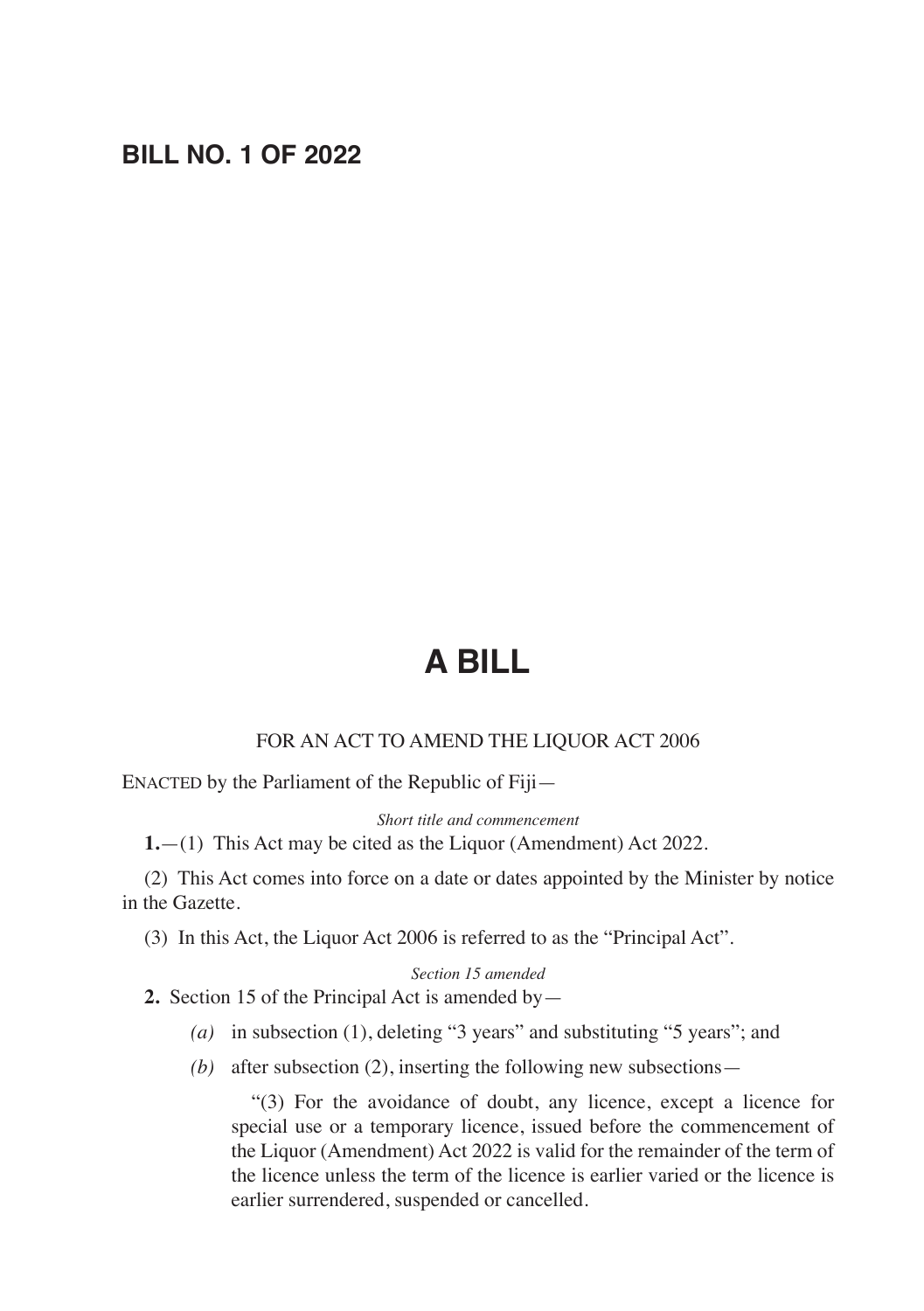(4) Any application for a licence, except for a licence for special use or a temporary licence, lodged before the commencement of the Liquor (Amendment) Act 2022 and is yet to be processed must be processed in accordance with this Act, and any licence issued must be issued for a term not exceeding 5 years.".

#### *Section 43 amended*

**3.** Section 43 of the Principal Act is amended after subsection (5) by inserting the following new subsections—

"(6) Notwithstanding subsection (2), a person may apply for the renewal of a licence after the expiration of the term of the licence if the Authority is satisfied that the person did not apply for the renewal of the licence due to COVID-19 restrictions.

(7) For the avoidance of doubt, the provisions of this Act in relation to the renewal of a licence apply *mutatis mutandis* to an application for the renewal of a licence under subsection (6).".

#### *Section 46 amended*

**4.** Section 46 of the Principal Act is amended by deleting "3" and substituting "5".

#### *Section 48 amended*

**5.** Section 48(3) of the Principal Act is amended by deleting "3" wherever it appears and substituting "5".

#### *Section 86A inserted*

**6.** The Principal Act is amended after section 86 by inserting the following new section—

#### "*Exemption*

 $86A$ .  $-(1)$  The Minister may, by order in the Gazette and subject to any condition the Minister thinks fit, exempt a person from paying the prescribed fee under section 15, 19, 25 or 43 if the Minister is satisfied that the person—

- *(a)* paid the applicable prescribed fee for the licence issued for the term immediately prior to the term of a licence for which payment of the prescribed fee is due and payable;
- *(b)* did not sell or supply liquor due to COVID-19 restrictions;
- *(c)* did not sell or supply liquor for the term of the licence issued, in part or for the entire term; and
- *(d)* incurred a significant loss of revenue for the term of the licence issued.

(2) Notwithstanding sections  $15(1)$ ,  $15(4)$ , 46 and 48(3), a licence issued to a person exempted under subsection (1) is valid for a term not exceeding one year.".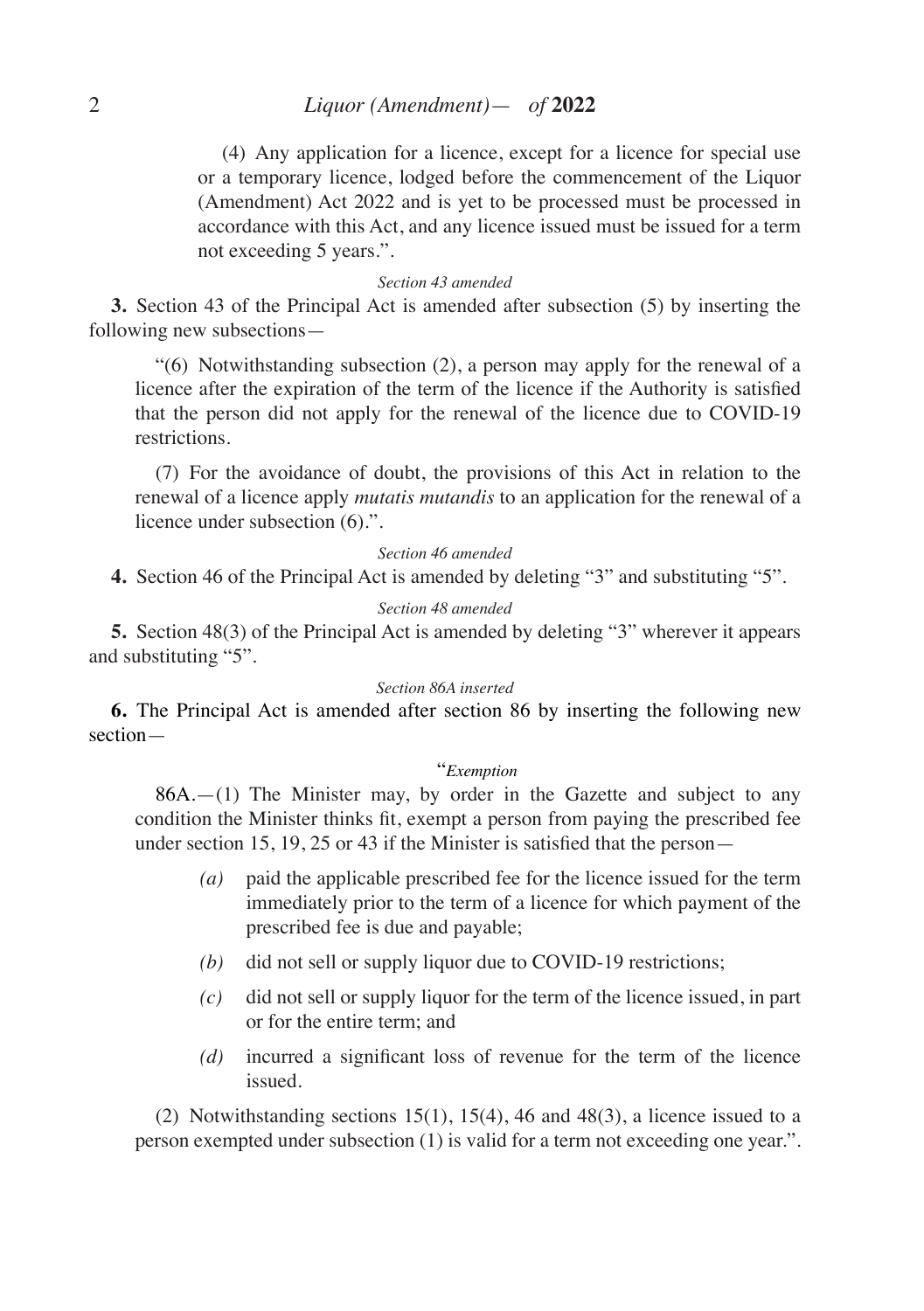## **LIQUOR (AMENDMENT) BILL 2022**

## **EXPLANATORY NOTE**

*(This note is not part of the Bill and is intended only to indicate its general effect)*

### **1.0 BACKGROUND**

- 1.1 The Liquor Act 2006 (**'Act'**) regulates *inter alia* the sale and supply of liquor in Fiji.
- 1.2 Under the Act, any person who sells or supplies liquor must be licensed subject to the conditions specified under the Act and any other condition as the Divisional Liquor Licensing Authority issuing the licence may impose.
- 1.3 Under section 15(1) of the Act, the maximum term of a licence, other than a licence for special use, is 3 years.
- 1.4 For ease of doing business and administration, the Liquor (Amendment) Bill 2022 (**'Bill'**) seeks to amend the Act to extend the maximum term of a licence, other than a licence for special use or a temporary licence, from 3 years to 5 years.
- 1.5 The Bill also seeks to amend the Act to exempt a person from payment of the prescribed fees where the person did not operate as outlined in the person's licence due to difficulties faced as a result of COVID-19 restrictions.

## **2.0 CLAUSES**

- 2.1 Clause 1 of the Bill provides for the short title and commencement. If passed by Parliament, the amending legislation will come into force on a date or dates appointed by the Minister by notice in the Gazette.
- 2.2 Clause 2 of the Bill amends section 15 of the Act to extend the maximum term of a licence issued under the Act, other than a licence for special use, from 3 years to 5 years.